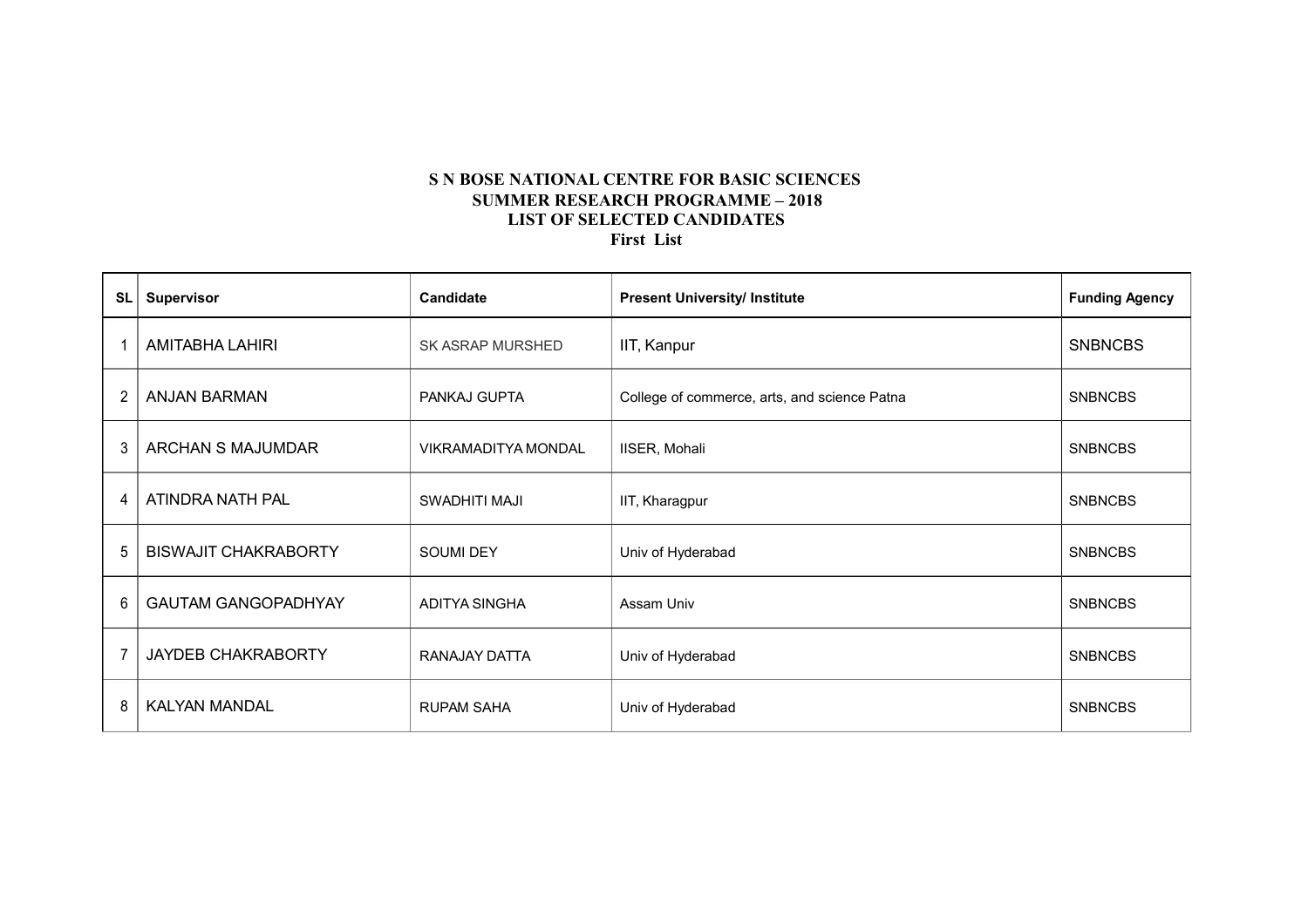| 9  | <b>MADHURI MANDAL</b>     | SAURAV MAHANTA          | Dibrugarh Univ                                                   | <b>SNBNCBS</b> |
|----|---------------------------|-------------------------|------------------------------------------------------------------|----------------|
| 10 | <b>MANIK PRADHAN</b>      | <b>MALLAR BANERJEE</b>  | Savitribai Phule Pune Univ                                       | <b>SNBNCBS</b> |
| 11 | <b>M SANJAY KUMAR</b>     | <b>GOKUL ARAKKAL</b>    | Univ of Madras                                                   | <b>SNBNCBS</b> |
| 12 | PRATIP KUMAR MUKHOPADHYAY | <b>RITWICK SARKAR</b>   | Ramkrishnamission Vivekananda Educational and Research Institute | <b>SNBNCBS</b> |
| 13 | PRIYA MAHADEVAN           | AATHIRA, Ms. K.P.       | Sree Kerala Varma College, Thrissur                              | <b>INSA</b>    |
| 14 | <b>RAJIB KUMAR MITRA</b>  | <b>SHUBHAM GOEL</b>     | IIT, Delhi                                                       | <b>SNBNCBS</b> |
| 15 | <b>RAMKRISHNA DAS</b>     | <b>SAIKAT SADHUKHAN</b> | IIT, Madras                                                      | <b>SNBNCBS</b> |
| 16 | <b>RANJAN CHAUDHURY</b>   | S.DEVI BALA SARASWATHI  | Gandhigram Rural Institute                                       | <b>SNBNCBS</b> |
| 17 | <b>SAMIR KUMAR PAL</b>    | <b>SAYAN DAS</b>        | Univ of Calcutta                                                 | <b>SNBNCBS</b> |
| 18 | <b>SOUMEN MONDAL</b>      | RAVI RAJA BUDDHAYA      | Osmania University                                               | <b>SNBNCBS</b> |
| 19 | SUBHRA JANA               | <b>MEGHNA GHOSAL</b>    | IISER, Kolkata                                                   | <b>SNBNCBS</b> |
| 20 | SUBHRANGSHU SEKHAR MANNA  | ADREJA MONDAL           | Univ of Calcutta                                                 | <b>SNBNCBS</b> |
| 21 | SUNANDAN GANGOPADHYAY     | <b>ARNAB MUKHERJEE</b>  | Jadavpur Uni                                                     | <b>SNBNCBS</b> |